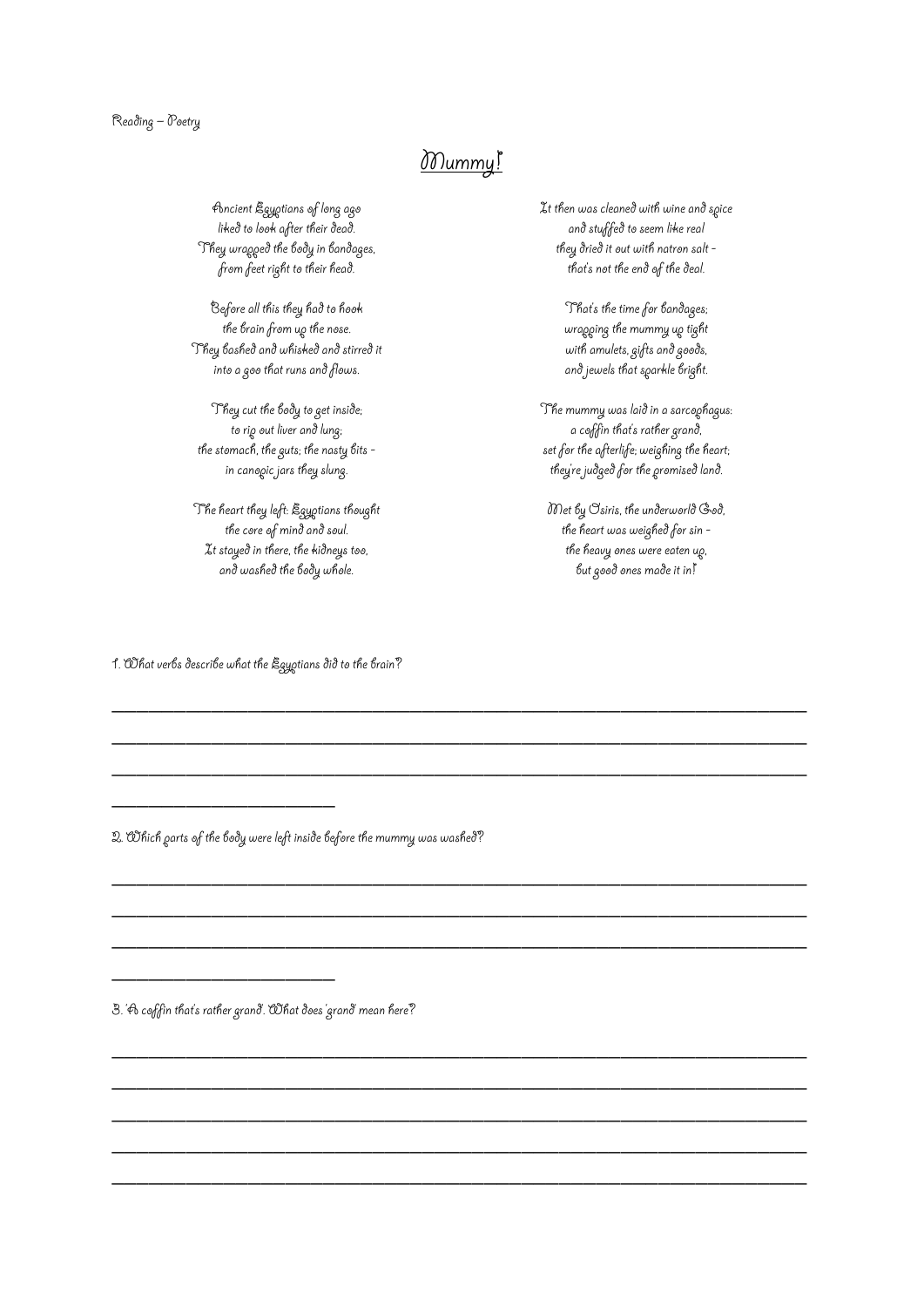4. Look at the final line: but the good ones made it in!" What do you think this means?

Reading - non-fiction

# **Ancient Egyptian Dentists**

Not everyone enjoys a visit to the dentist but imagine you lived 3000-5000 years ago during the age of the ancient Egyptians. Treating toothache was handled slightly differently than it is today...



### Dental Hygiene

**Toothpaste** - this could be a mixture of eqq shells and horses' hooves, or sometimes a delicate blend of crushed rocks, mint, salt, pepper and dried iris flowers!

Mouthwash - bran and celery.

Antiseptic paste - incense and onion.

Pain relief - opium (an illegal drug today!).

Dentist! Dentist!

Here's what an Ancient Egyptian dentist might say:

"Toothache? Let's have a look... Ah yes, you've got mouth worms."

"What? Never heard of mouth worms? They're the cause of all tooth decay!"

"Need something to take the pain away? Dangle a dead mouse on your tooth. That should do the trick!"

"Still aches? Hmm... well, try praying to the Gods, and if that doesn't work stop being naughty because that's probably what's caused the problem in the first place!"

#### Main Problems

- Poor diet! Egyptians didn't eat enough vitamins and minerals to keep their teeth and gums healthy!
- Gritty bread! A lot of sand and grit found their way into Egyptian food - especially bread. This wore down the enamel in people's teeth.
- . No money! Lots of people couldn't afford to see a dentist so their teeth simply fell out!

1. Occording to the ancient Egyptians, what do mouth worms cause?

2. Zmagine you were an ancient Egyptian dentist. Using the text, what two things could you suggest if someone had toothache?